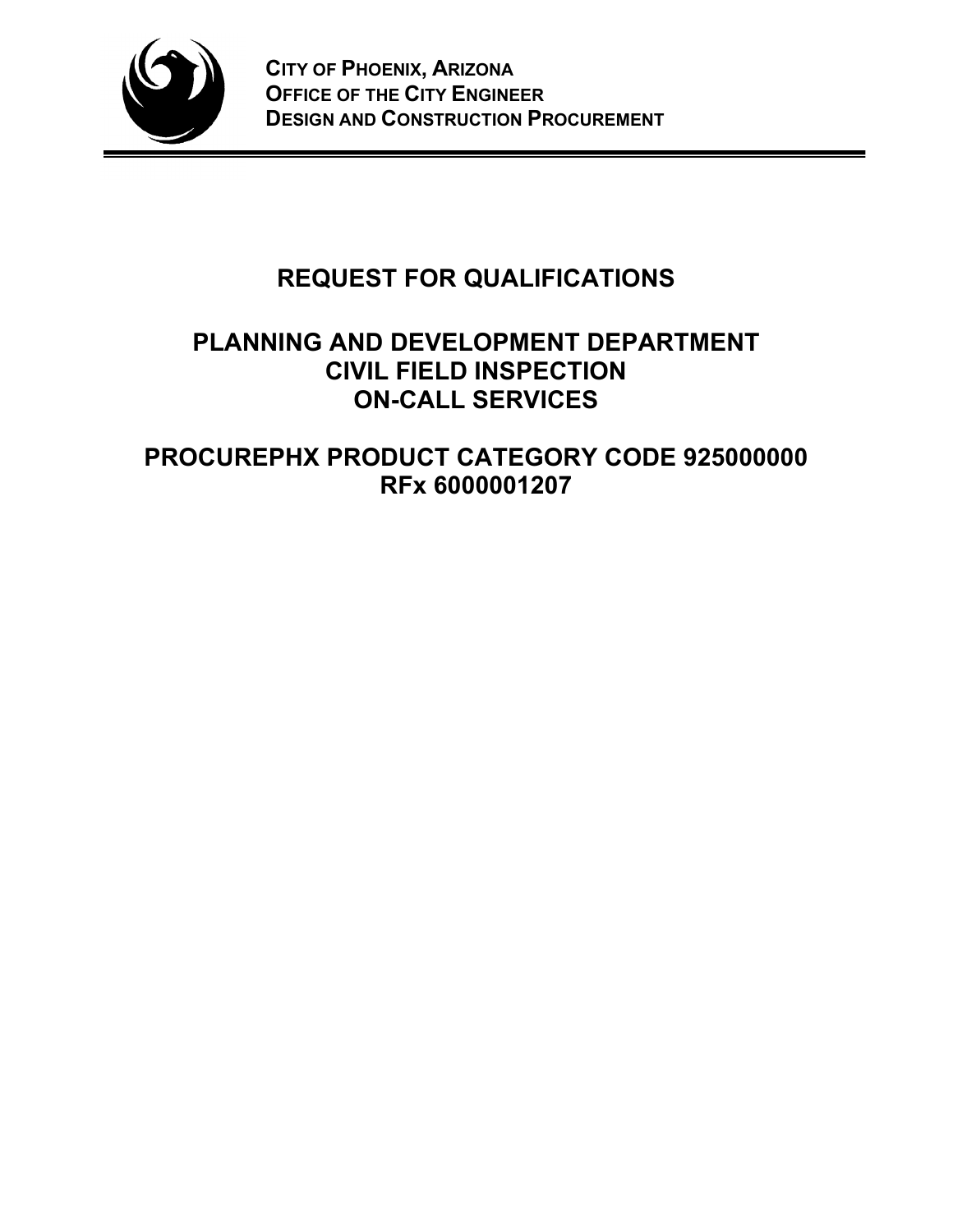### REQUEST FOR QUALIFICATIONS

The City of Phoenix is seeking up to twelve qualified consulting firms to provide Civil Field Inspection On-Call Services for the Planning and Development Department from May 1, 2022 through April 30, 2024.

#### **SECTION I – SCOPE OF WORK**

The firms will be responsible for providing services including, but not limited to, civil field inspections of site and civil infrastructure construction associated with private developments. Interested firms must have experience conducting inspections for grading and drainage, sewer, water, storm drain concrete and paving projects for submission to local jurisdictions. The requested services term will be project/permit specific. Individuals accepting this assignment will work under the direction of the Planning and Development Department. The consultant will provide vehicles, fuel, code books, cellular phones, and personal protection equipment laptops/tablets for the field inspection team. Cell phones and laptop/tablet must have full field internet connectivity. Inspections must be entered in real time during the workday and consultant must provide technical support for their equipment.

Categories of work include:

- Grading/Drainage
- Storm Drains
- Storm Water Management
- Water
- Sewer
- Concrete
- Street Paving
- Other civil inspection services as needed

Required insurance coverage includes General Liability and Professional Liability/Errors and Omissions of not less than \$1,000,000 per claim and an annual aggregate of \$2,000,000; statutory workers' compensation insurance and automobile insurance is required.

Firms must also provide a single point of contact person to coordinate the inspection process between the City of Phoenix and the consultant. The fee for these project/permit specific assignments will not exceed 75% of the prevailing plan review fee as authorized by the Phoenix City Code, Appendix A.2.

Licenses and Certifications shall meet the requirements of the City of Phoenix and the State of Arizona. No out of state travel will be paid.

The service contract contains a Conflict-of-Interest clause prohibiting the consultant from engaging in the inspections of buildings which plans have been prepared by the consultant or any member of the consultant's firm for design services for commercial construction within the City of Phoenix boundaries during the contract term.

#### **SECTION II - PRE-SUBMITTAL MEETING**

A pre-submittal meeting will be held at 10:30 a.m., Phoenix time on Thursday, January 13, 2022, via WebEx. At this meeting, City staff will discuss the scope of work, general project requirements, and respond to questions from the attendees. It is strongly recommended that interested firms attend the presubmittal meeting. Inquiries regarding the project scope outside of this pre-submittal meeting must be directed to the Contracts Specialist.

The pre-submittal meeting will include five additional Planning and Development On-Call Services.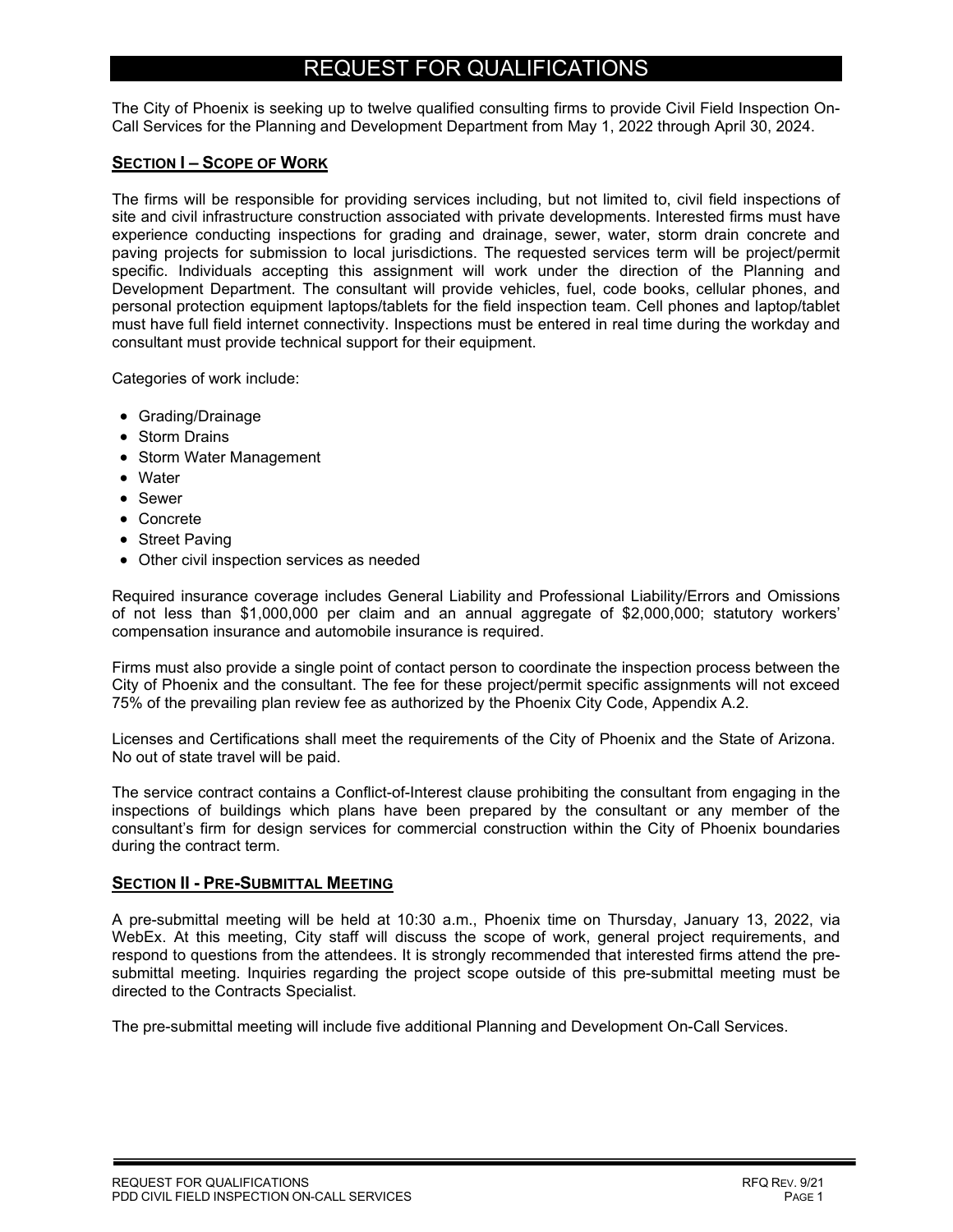#### **PRE-SUBMITTAL MEETING WEBEX INFORMATION:**

#### **Join from the meeting link**

https://cityofphoenix.webex.com/cityofphoenix/j.php?MTID=mcc69a8766b3cc9e6854368fa40bf2ab8

#### **Join by meeting number**

Meeting number (access code): 2454 074 2217

#### **Join by phone**

+1-415-655-0001 US Toll

Need help? Go to https://help.webex.com

#### **SECTION III - STATEMENT OF QUALIFICATIONS EVALUATION CRITERIA**

Firms will be selected through a qualifications-based selection process based on the criteria below. Subcriteria are listed in order of importance in relation to project services. *City of Phoenix project experience is not required*.

#### **A. Experience of the Firm (maximum 250 points)**

Describe the experience and qualifications of the firm in performing civil field inspections by local jurisdictions for similar projects. Provide at least two comparable projects.

For each project listed, provide:

- 1. Description of the services including scope and project owner
- 2. Role and responsibility of the firm
- 3. Contract service dates and contract value

#### **B. Experience of the Key Personnel Performing the Inspections (maximum 250 points)**

Describe the experience and qualifications of the key personnel expected to be assigned to actively conduct the inspection work. For each key person identified, list their length of time with the firm and at least two comparable projects in which they have played a primary role. If a project selected for a key person is the same as one selected for the firm, provide just the project name and the role of the key person.

For each project listed, provide:

- 1. Description of the services including scope and project owner
- 2. Role of the key person
- 3. Knowledge and experience using current City of Phoenix code, Maricopa Association of Governments (MAG) and City of Phoenix supplement to MAG
- 4. Certification information such as professional licenses, inspection certification, and indicate any applicable minimum certifications as detailed in **Exhibit "A"** (Structural reviewer must be Arizona Registered Civil or Structural Engineers).
- 5. Contracted service dates and contract value

#### **C. Project Management, Approach and Responsiveness (maximum 350 points)**

Understanding and approach to the services, including a discussion of the important considerations in providing the services, and the teams approach to the following:

1. Describe proposed procedure for communicating between Planning and Development Department staff, the inspection team, and the customer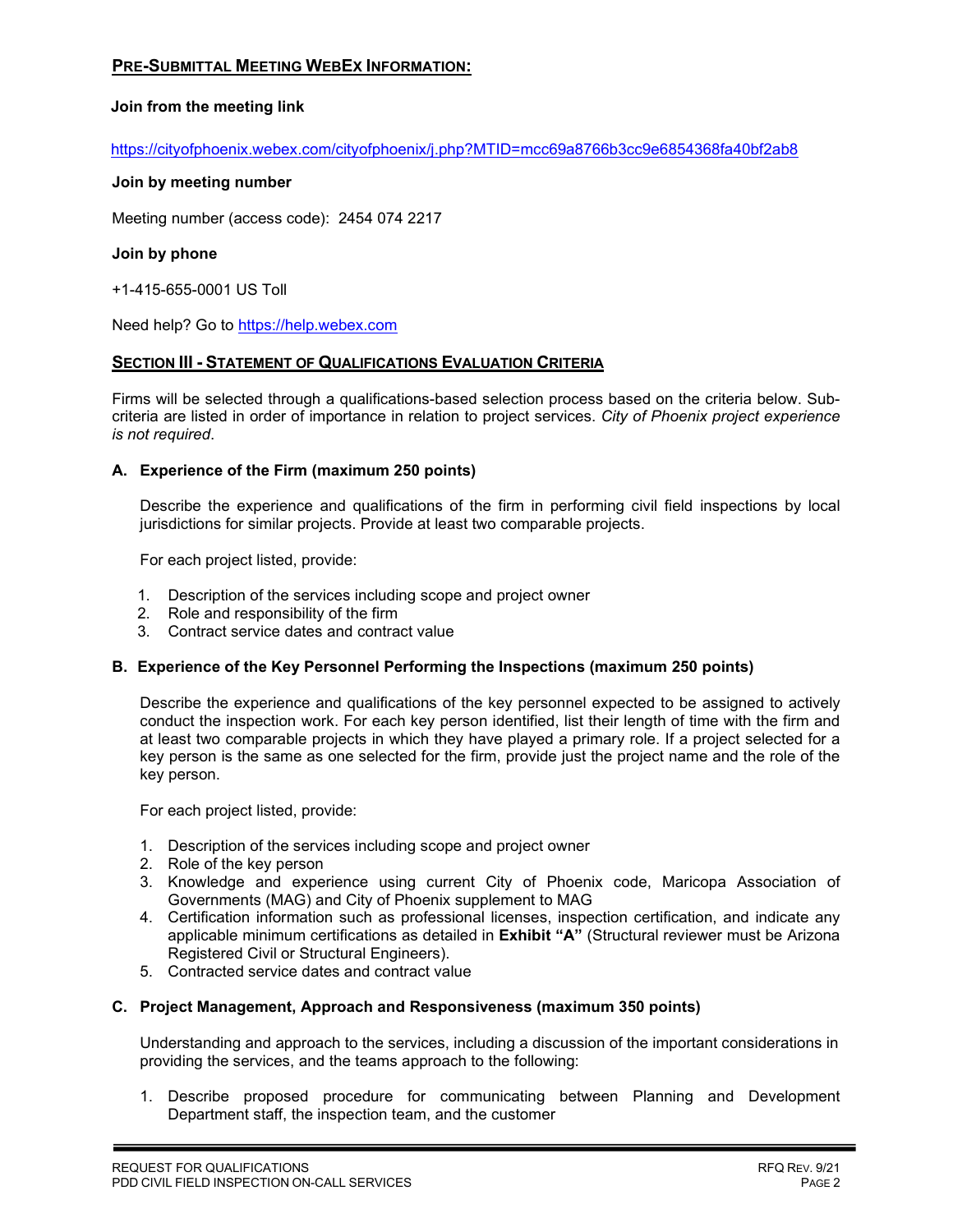- 2. Describe the team's availability and plan to maintain continuity of the proposed services
- 3. Indicate if the firm has staff available to review plans within the city offices
- 4. Team's plan for responding to requests for additional qualified staff for short-term needs

#### **D. Staffing Information for Key Personnel (maximum 150 points)**

Provide the following:

- 1. Organization chart showing key personnel, current professional licenses or certifications
- 2. Identify how many inspectors will be provided with appropriate certification for each discipline
- 3. Identify the location of the lead firm's principal office and the home office location of key staff on this project.

#### **SECTION IV - SUBMITTAL REQUIREMENTS**

**New Electronic Submittal Process**: Firms interested in this project must submit a Statement of Qualifications (SOQ) electronically through the ProcurePHX online portal.

Submittal requirements are as follows:

 **Vendor Information: All firms must be registered in the City's Vendor Management System prior to submitting a proposal. For new firms, the City will send an email to your firm with a vendor number within two business days of submitting the request. The vendor number should be included on the cover of the SOQ. Information on how to register with the City is available at:** 

<https://www.phoenix.gov/financesite/Pages/EProc-help.aspx>

**If your firm is already registered with the City of Phoenix's ProcurePHX system, please visit**  <https://eprocurement.phoenix.gov/irj/portal> **to login and access the electronic solicitation.**

#### **The product category code for this RFQ is 925000000 and the RFx number is 6000001207.**

#### **Submittals:**

- Submittals must be uploaded to the ProcurePhx website by the submittal due date and time.
- Submit only one SOQ electronically, in .PDF format only, addressing all evaluation criteria. No hard copies will be accepted.
- Clearly display the firm name, vendor number, project title, and project number on the cover of the SOQ.
- A maximum of **12 pages** is permitted to address all content in the SOQ submittal *(Maximum page limit includes evaluation criteria and all additional content. It does not include information sheet.)*
- Submit electronically the Statement of Qualifications by **12:00 noon, Phoenix time, on Friday, January 28, 2022.**
- Upload one complete version of the SOQ addressing all the criteria. Upload format is .PDF.
- Page size must meet requirements of 8½" x 11"
- Font size must not be less than 10 point
- **Content count:** 
	- $\checkmark$  Each side of a page containing evaluation criteria and additional content will be counted toward the maximum page limit noted above.
	- $\checkmark$  Pages that have project photos, charts and/or graphs will be counted towards the maximum page limit noted above.
	- Front and back covers, information sheet, Table of Contents pages, and divider (tab) pages **will NOT** be counted toward the maximum page limit noted above, unless they include evaluation criteria and additional content that could be considered by the selection panel.
- **Information Sheet:** Provide an information sheet that includes project title, project number, RFx number, firm name, address, phone number, vendor number, and the name, title, email address and signature of your contact person for the project. Do not include any additional information.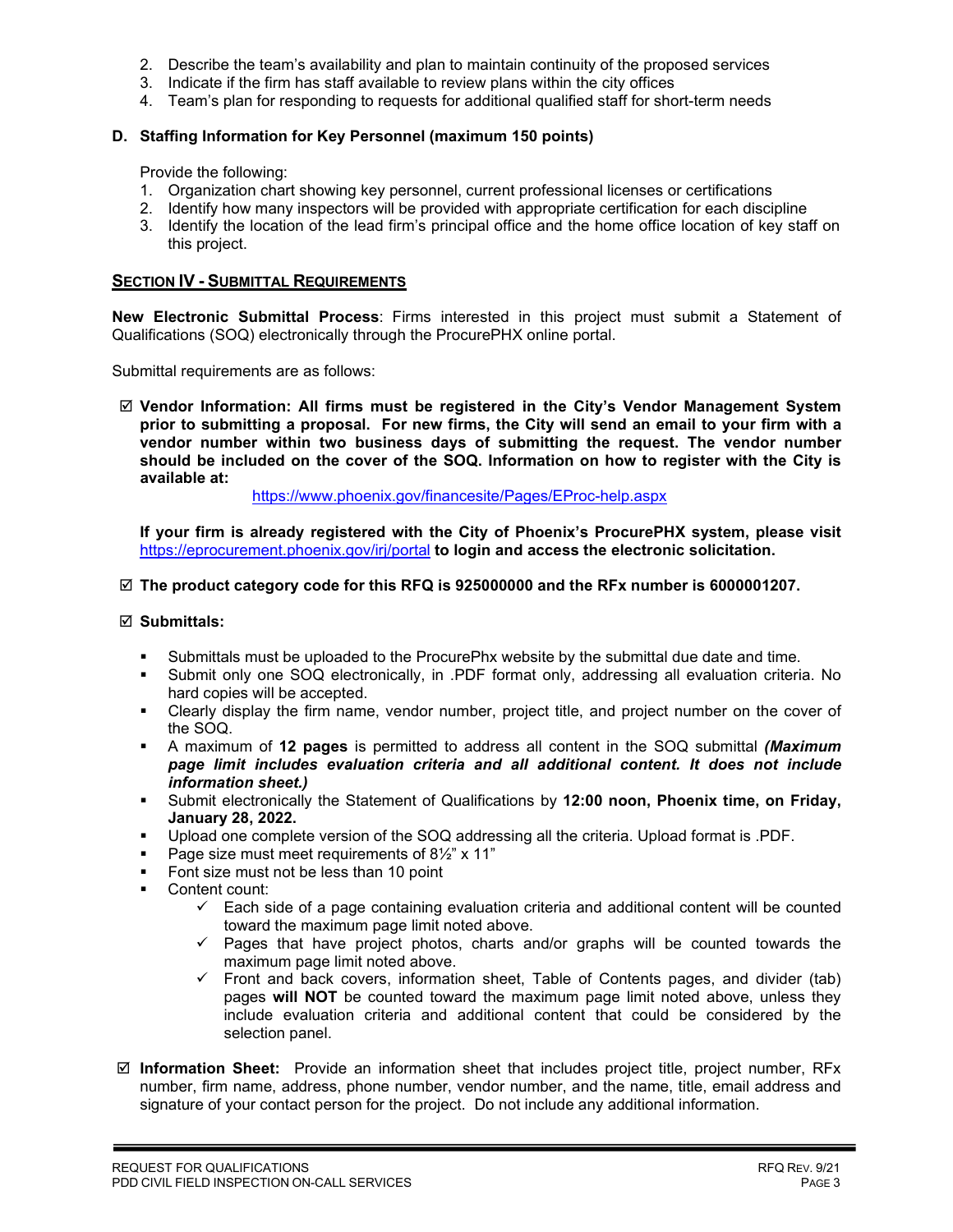- **Evaluation Criteria:** Address the SOQ evaluation criteria.
- **Additional Content:** Resumes and other information may be included (*content shall be included within the permitted maximum page limit*).

**Note: All pages exceeding the specified maximum page limit will be removed from the submittal and not considered in evaluating a submitted SOQ.** 

#### **SECTION V – GROUNDS FOR DISQUALIFICATION**

The following **will be grounds for disqualification,** and will be strictly enforced:

- Failure to submit electronically through the ProcurePHX online portal by the due date and time.
- Violating the "Contact with City Employees" policy contained in this RFQ

#### **SECTION VI - SELECTION PROCESS AND SCHEDULE**

Up to twelve firms will be selected through a qualification-based selection process. Interested firms will submit a SOQ. The firms will be selected through a qualifications-based selection process. A selection panel will evaluate each SOQ per the criteria set forth in Section III above.

The City will select firms based on the SOQs received; no formal interviews will be conducted. The City may conduct a due diligence review on the firms receiving the highest evaluation.

The City expects to create a final list of the firms receiving the highest evaluation for this project. The City will enter into negotiations with the selected firms and execute a contract upon completion of negotiation of fees, contract terms, and City Council approval.

The following tentative schedule has been prepared for this project.

| Pre-submittal meeting         | January 13, 2022 |
|-------------------------------|------------------|
| SOQs due                      | January 28, 2022 |
| <b>Selection Notification</b> | Mid-March 2022   |

If the City is unsuccessful in negotiating a contract with the best-qualified firms, the City may then negotiate with the next most qualified firm until a contract is executed, or the City may decide to terminate the selection process. Once a contract is executed with the successful firm, the procurement is complete.

All submitting firms will be notified of selection outcome for this project. The status of a selection on this project will be posted on the City of Phoenix's "Tabulations, Awards, and Recommendations" website:

<http://solicitations.phoenix.gov/awards>

The selected Consultant should expect to comply with the Arizona State Statutes Title 34 and City of Phoenix Design and Construction Procurement's contract provisions.

#### **SECTION VII – GENERAL INFORMATION**

**Citywide Capital Improvement Projects.** Consulting and contractor services supporting the City's Capital Improvement Projects are procured under the authority of the City Engineer, currently located within the Street Transportation Department. Design and Construction Procurement coordinates the citywide consulting and construction contracting procurement processes.

**Changes to Request for Qualifications.** *Any changes to this Request for Qualifications (RFQ) will be in the form of a Notification.* The City of Phoenix shall not be held responsible for any oral instructions. Notifications are available on both the Current Opportunities and ProcurePHX webpage.

*It shall be the responsibility of the registered RFQ holder to determine, prior to the submittal of the Statement of Qualifications, if a Notification has been issued***.** Registered RFQ holders may refer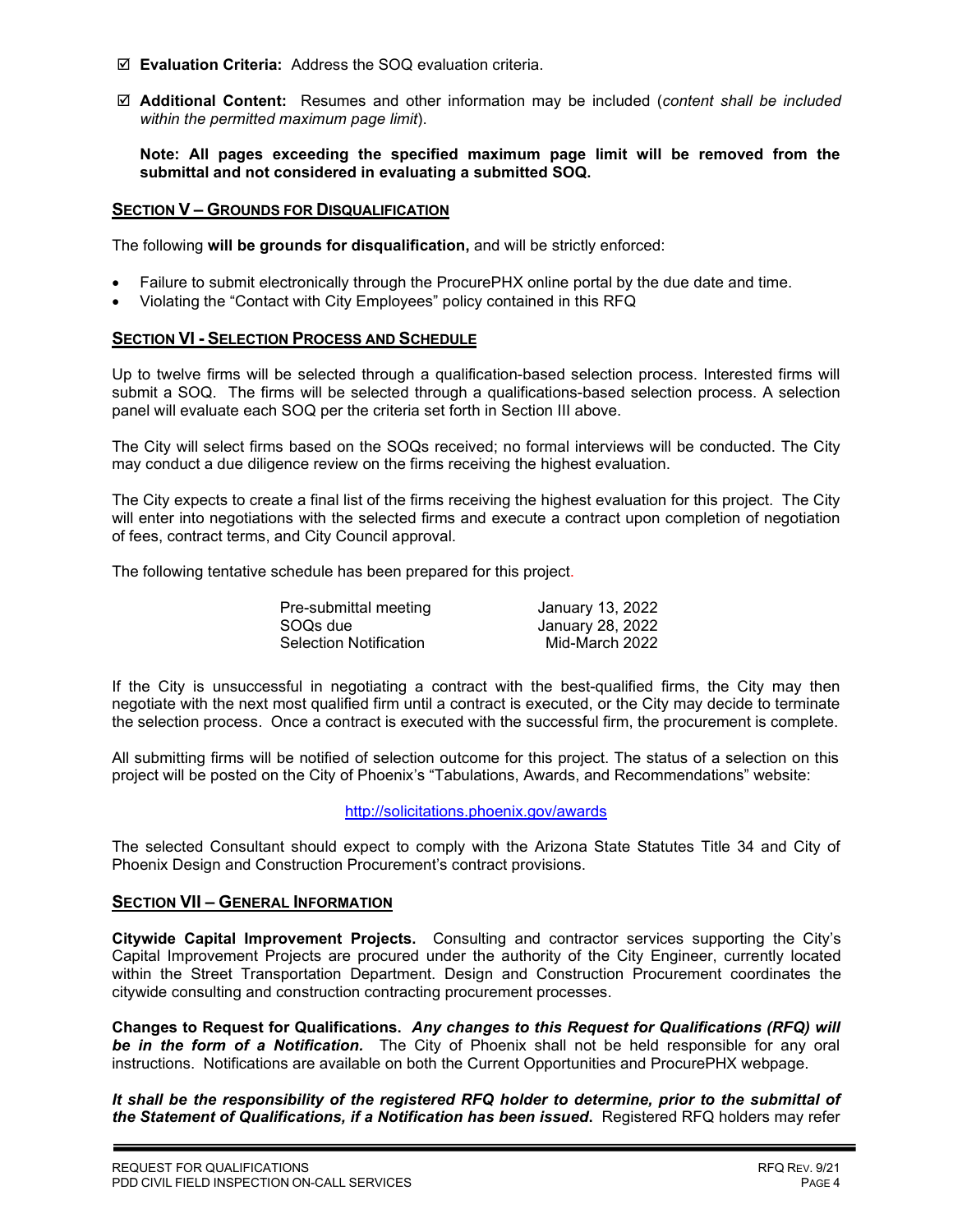to the web page or call the Contracts Specialist (listed below) to ascertain if a Notification has been issued for this project.

**Alternate Format.** For more information or a copy of this publication in an alternate format, contact the Contracts Specialist (listed below) - Voice or TTY 711. Requests will only be honored if made within the first week of the advertising period.

**Release of Project Information.** The City shall provide the release of all public information concerning the project, including selection announcements and contract awards. Those desiring to release information to the public must receive prior written approval from the City.

**City Rights.** The City of Phoenix reserves the right to reject any or all Statements of Qualifications, to waive any informality or irregularity in any Statement of Qualifications received, and to be the sole judge of the merits of the respective Statements of Qualifications received.

**Contact with City Employees.** This policy is intended to create a level playing field for all Proposers, assure that contracts are awarded in public, and protect the integrity of the selection process. **OFFERORS THAT VIOLATE THIS POLICY WILL BE DISQUALIFIED.**

Beginning on the date the RFQ is issued and until the date the contract is awarded or the RFQ withdrawn, all persons or entities that respond to the RFQ, including their authorized employees, agents, representatives, proposed partner(s), subcontractor(s), joint venture(s), member(s), or any of their lobbyists or attorneys (collectively the Proposer), will refrain from any direct or indirect contact with any person (other than the designated Contract Specialist) who may play a part in the selection process, including members of the evaluation panel, the City Manager, Assistant City Manager, Deputy City Managers, Department heads, the Mayor and other members of the Phoenix City Council. As long as the RFQ solicitation is not discussed, Proposers may continue to conduct business with the City and discuss business that is unrelated to this RFQ solicitation with City staff.

Commencing on the date and time a solicitation is published, potential or actual proposers (including their representatives) will only discuss matters associated with the solicitation with the Mayor, any members of City Council, the City Manager, any Deputy City Manager, or any department director directly associated with the solicitation (including in each case their assigned staff, except for the designated procurement officer) at a public meeting, posted under the Arizona Revised Statutes, until the resulting contract(s) are awarded or all offers or responses are rejected and the solicitation is cancelled without any announcement by the procurement officer of the City's intent to reissue the same or a similar solicitation.

Proposers may discuss their proposal or the RFQ solicitation with the Mayor or one or more members of the Phoenix City Council, provided such meetings are scheduled through the Contract Specialist (listed below), conducted in person at 200 W. Washington, Phoenix, Arizona 85003, and are posted as open meetings with the City Clerk at least twenty-four (24) hours prior to the scheduled meetings. The City Clerk will be responsible for posting the meetings. The posted notice shall identify the participants and the subject matter, as well as invite the public to participate.

**Conflict of Interest.** The City reserves the right to disqualify any Proposer on the basis of any real or apparent conflict of interest that is disclosed by the proposal submitted or any other data available to the City. This disqualification is at the sole discretion of the City. Any Proposer submitting a proposal herein waves any right to object now or at any future time, before any body or agency, including but not limited to, the City Council of the City of Phoenix or any court.

**Protest Procedures.** Firms responding to disqualification or a procurement outcome are referred to the Code of the City of Phoenix Chapter 2, Article XII, Section 2-187 to 2-190.4, which governs protest procedures utilized throughout the selection process. The procedures may be reviewed through the City of Phoenix website at:

<http://www.codepublishing.com/az/phoenix/>

A copy of the Protest Policy is also available online at:

<https://www.phoenix.gov/streets/procurement-opportunities>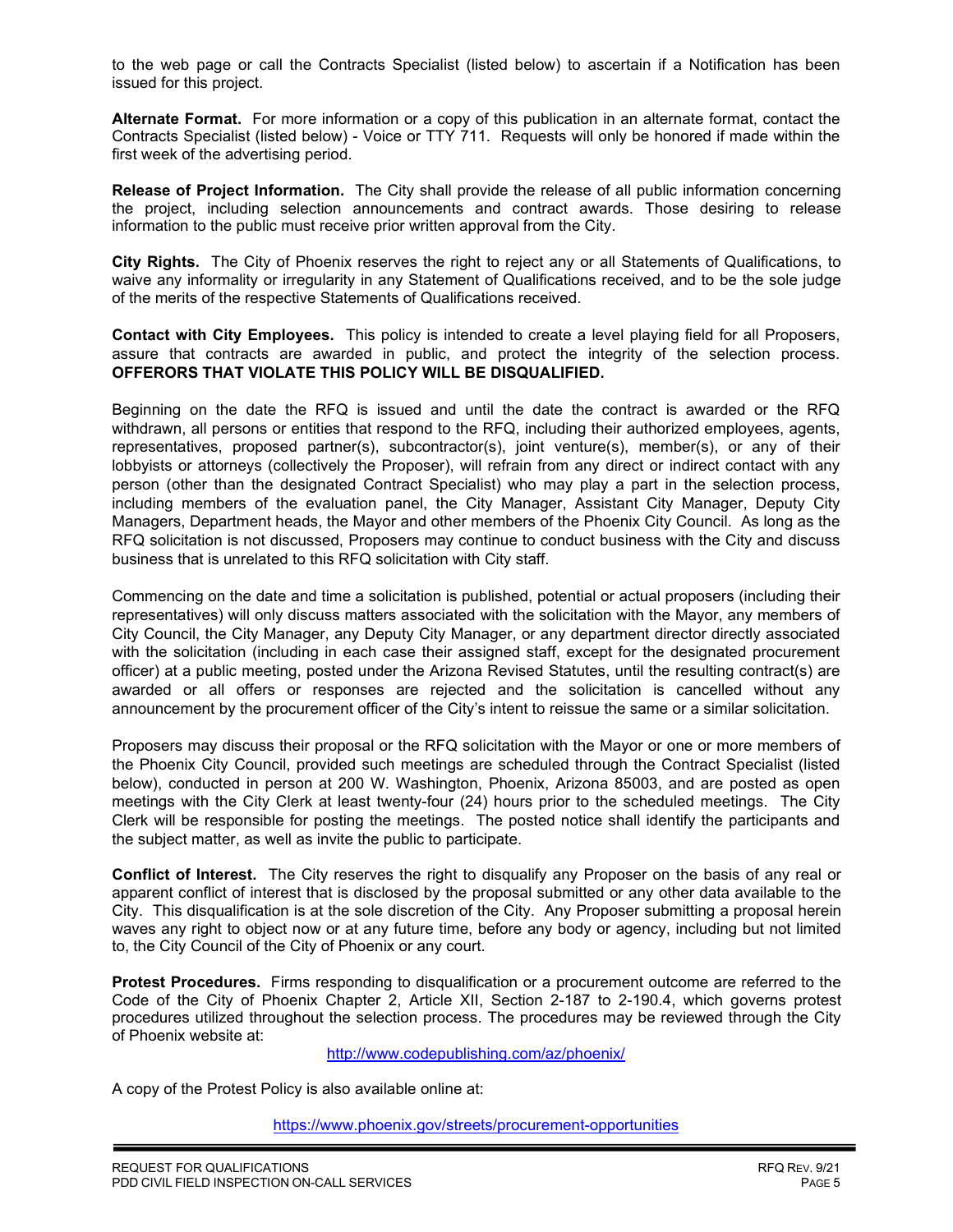**Questions -** Questions pertaining to this selection process or contract issues should be directed to the Contracts Specialist, Annette Perez at (602) 534-1423 or email <u>annette.perez@phoenix.gov</u>.